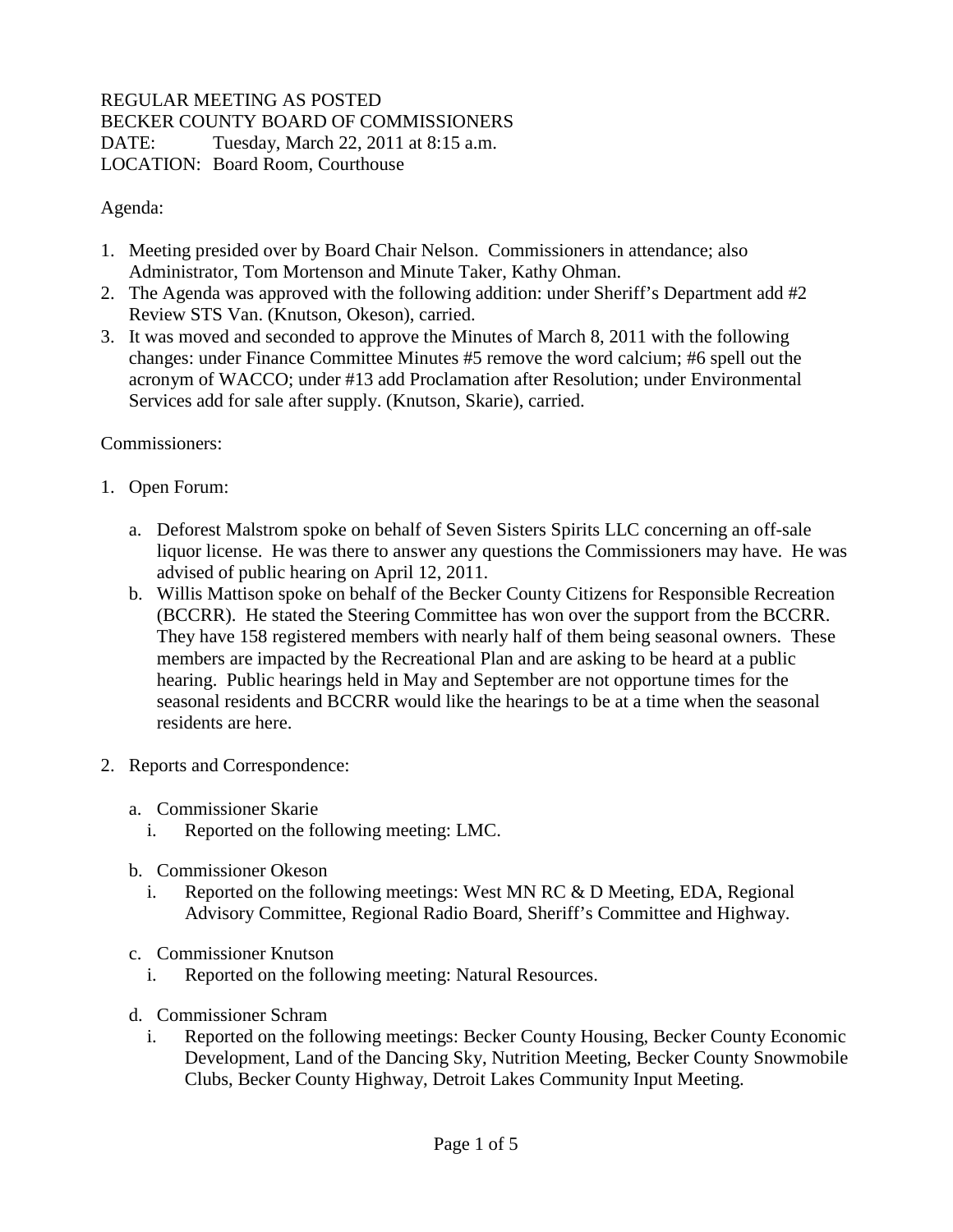- e. Commissioner Nelson
	- i. Reported on the following meetings: Midnight Riders Snowmobile Club, Lake Agassiz Regional Library, Becker County Soil & Water, Regional Office of NRCS and Ag Inspector's Noxious Weed meeting.
- 3. Commissioners Appointments:
	- a. It was moved and seconded to appoint Gail Hahn to the Mahube Council on Aging Committee. (Okeson, Knutson), carried
	- b. It was moved and seconded to appoint Bob Larson to the Sunnyside Board. (Nelson, Skarie), carried.

Auditor/Treasurer: Ryan Tangen presented:

- 1. 1. It was moved and seconded to schedule a Public Hearing for the purpose of hearing the public express their interest in granting a new Off Sale Intoxicating Liquor License for Corey R, Maple, Deforest A. Malstrom III, Bradley E. Malstrom and Corey T. Malstrom, DBA Seven Sisters Spirits LLC. (Knutson, Okeson), Carried.
	- 2. It was moved and seconded to approve a New Owner On Sale Liquor License for Rand F. Levy, Horseshoe Inc. at Soo Pass Ranch. (Okeson, Schram), carried.
	- 3. It was moved and seconded to approve a New Owner Combination On/Off 3.2 Beer License for Rand F. Levy, Horseshoe Inc. at Soo Pass Ranch. (Okeson, Skarie), carried.
	- 4. It was moved and seconded to approve On Sale Liquor License Renewals for Hotel Shoreham Inc., Ice Cracking Lodge, Randy's Lake Eunice, The Pub, Bleachers, Sunlite Bar & Grill Inc., Osage Bait & Tackle, Little Easy on the Green, Cormorant Inn & Suites, Forest Hills Golf & R.V. Resort and Pit 611. (Knutson, Schram), carried.
	- 5. It was moved and seconded to approve Combination On/Off Sale Liquor License renewals for Curley's on Cotton Lake, Northern Inn, County 17 Club Inc. and Charlie's Bar & Supper Club. (Okeson, Skarie), Carried.
	- 6. It was moved and seconded to approve adding the new name of Kelly Reller and the Renewal of Off Sale Liquor License for Lakes Corner Liquor LLC DBA Lakes Corner Liquor. (Skarie, Okeson), carried.
	- 7. It was moved and seconded to approve the Off Sale Liquor License Renewals for The Cormorant Pub Inc., Richwood Off Sale Inc., and Lakes One Stop Shop LLC. (Schram, Okeson), carried.
	- 8. It was moved and seconded to approve the Wine and Strong Beer License Renewals for Cedar Crest Resort and Wildflower Golf Course at Fair Hills. (Knutson, Skarie), carried.
	- 9. It was moved and seconded to approve a Temporary 4 Day Liquor License Renewal for the Detroit Lions Club at Soo Pass Ranch. (Okeson, Skarie), carried.
	- 10. It was moved and seconded to approve the 3.2 Off Sale Beer License Renewals for Osage Bait & Tackle, Cedar Crest Resort, Osage Country Market, Pit 611, Lakes One Stop Shop, Ice Cracking Lodge, Wildflower Golf Course at Fair Hills, Sunlite Bar &Grill, Randy's Lake Eunice, County 6 Gas & Bait, and Cormorant Store Inc. (Schram, Knutson), carried.
	- 11. It was moved and seconded to approve Combination 3.2 On/Off Sale Beer License Renewals for Jolly Fisherman Resort, The Hideaway Resort, Four Corners, Two Inlets Country Store, Elbow Lake Store & Bar, Green Valley Golf and Tamarac Resort. (Knutson, Okeson), carried.
	- 12. It was moved and seconded to approve 3.2 On Sale Beer License Renewal for Cormorant Lakes Sportsman's Club. (Okeson, Schram), carried.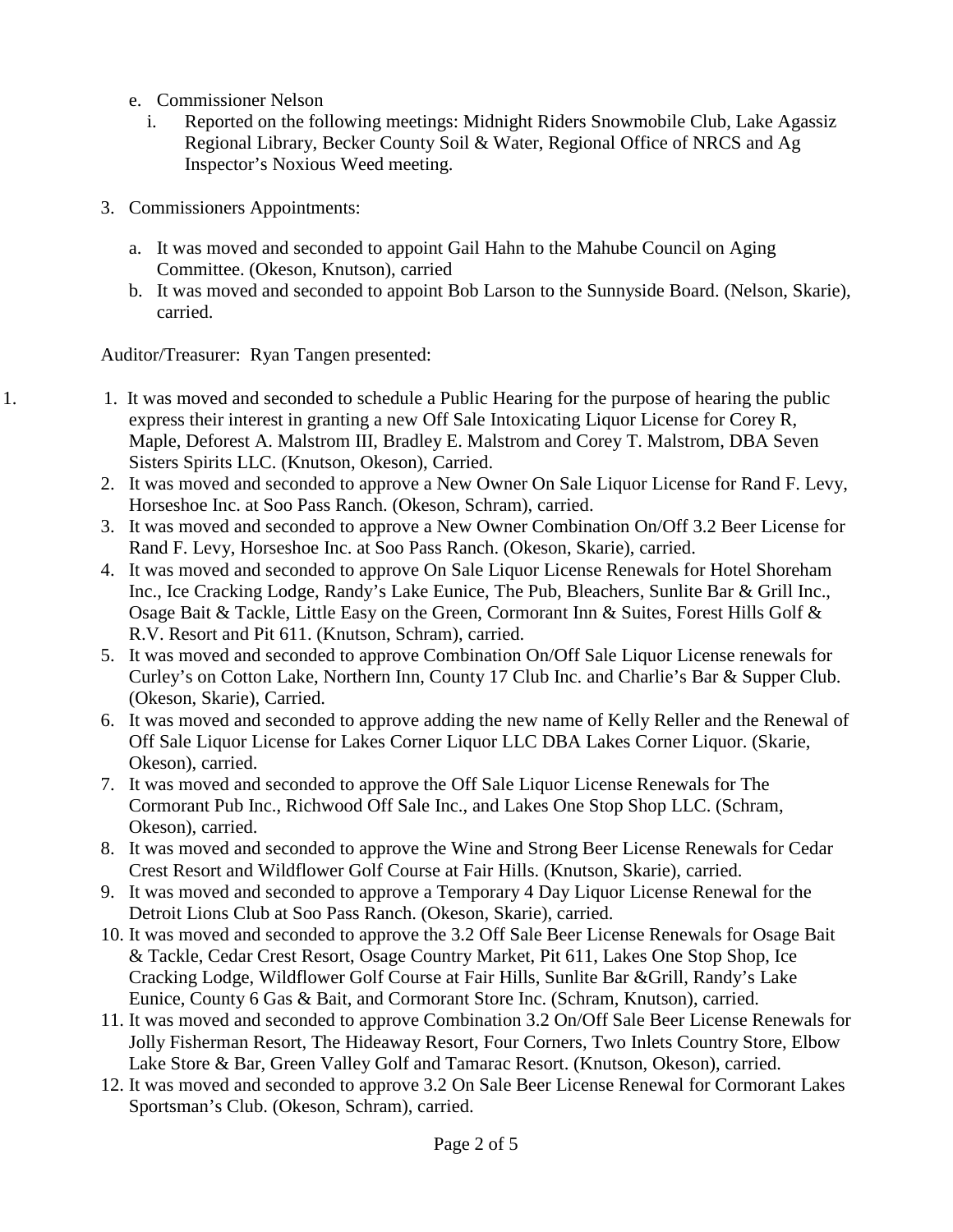- 13. It was moved and seconded to approve a New Annual Tobacco License for Soo Pass Ranch. (Okeson, Skarie), carried.
- 14. It was moved and seconded to approve Seasonal Tobacco License Renewals for Hotel Shoreham Inc. and Wildflower Golf Course at Fair Hills. (Skarie, Okeson), carried.
- 15. It was moved and seconded to approve the Annual Tubing License Renewal for K & K Tubing. (Schram, Okeson), carried.

Finance Committee Minutes:

- 1. It was moved and seconded to approve the regular Claims, over 90 day claims and Auditor's Warrants.
	- a. Wolf Pack Snowmobile Club in the amount of \$8,144.24.
	- b. Auditor's Warrants for 03/03/11 in the amount of \$8,669.23 and 3/15/2011 in the amount of \$52,434.11 (Knutson, Okeson), carried.
- 2. The Human Services claims were reviewed and it was recommended to approve when presented.
- 3. It was recommended to approve when presented the request to purchase two additional licenses for the software Nightingale Notes for Human Services for the estimated cost of \$2,703.
- 4. It was recommended to approve when presented the request to purchase two mobile radio units for new squad cars for the estimated cost of \$13,917.66 for the Sheriff's Department.
- 5. It was recommended to approve when presented the purchase of a replacement van to be used by STS in the Sheriff's Department.
- 6. It was recommended to approve when presented the purchase of a dump trailer for Environmental Services.
- 7. It was recommended to continue the discussion at the County Board Meeting concerning the future plans for the transfer station and possible recycling program for Environmental Services.
- 8. It was recommended to approve when presented the low bid for motor grader maintenance contracts for areas 1, 2 and 4 through 8 for the Highway Department.
- 9. It was recommended to approve when presented the purchase of two handheld and four mobile radios for the Highway Department.
- 10. It was recommended to continue the discussion at the County Board Meeting concerning the changes to the JOBZ agreement with RMB Labs.
- 11. It was moved and seconded to approve out of state travel for Mr. Tangen, Becker County Auditor/Treasurer to observe a special election in Bismarck, ND on April 19 2011. (Knutson, Schram), carried.
- 12. It was moved and seconded to accept the Cash Comparison and Investment Summary Report from the Auditor/Treasurer. (Knutson, Skarie), carried.
- 13. It was moved and seconded to pay the reduced amount of \$4,444 for the assessed fine from the OSHA inspection. (Knutson, Skarie), carried.

Assessor: Steve Skoog presented:

1. There were no abatements.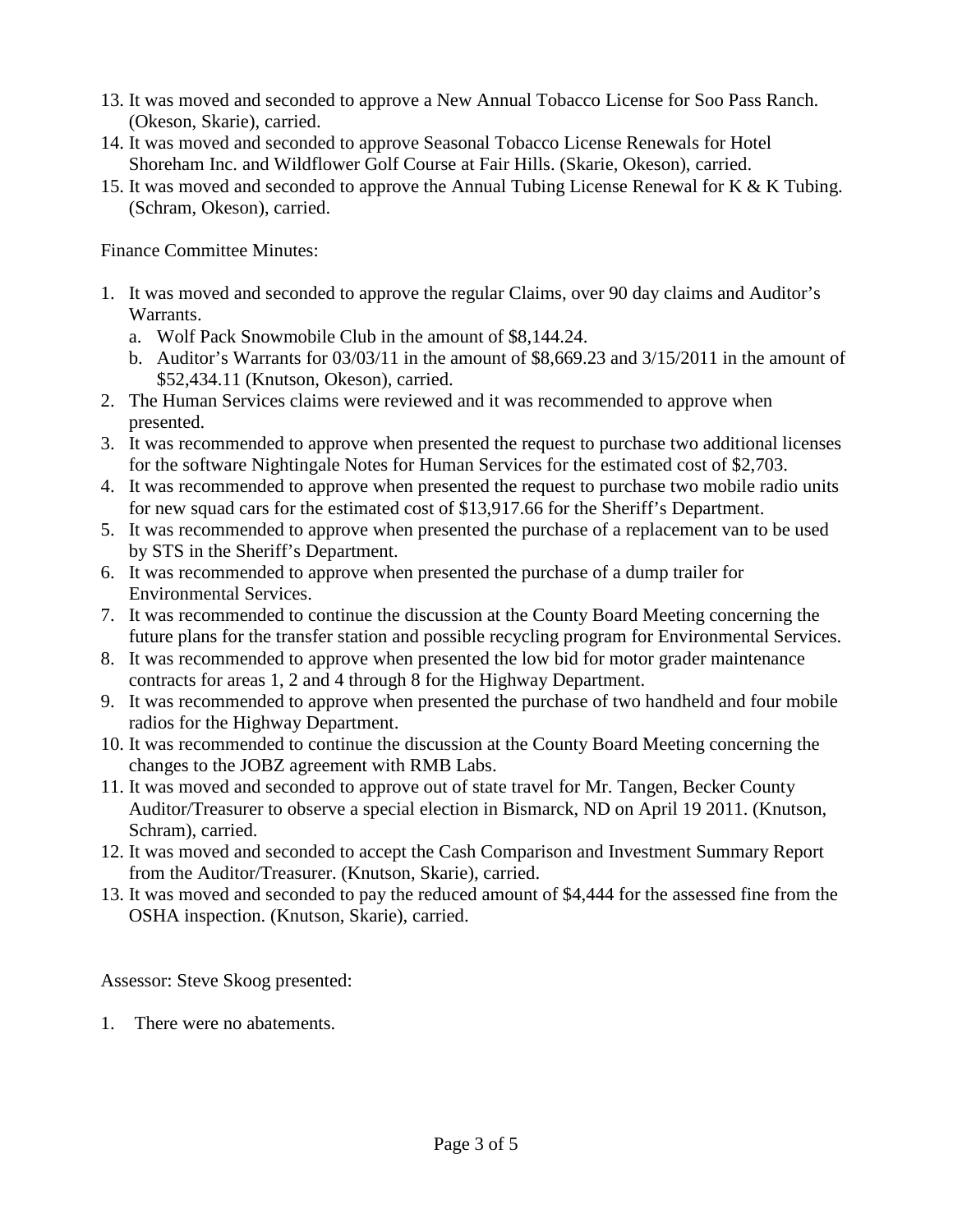Environmental Services: Steve Skoog presented:

- 1. It was moved and seconded to approve the Capital Improvement Expenditure to purchase a new tandem axle dump trailer for the amount of \$6,790. (Skarie, Schram), carried.
- 2. Mr. Skoog discussed options for moving forward with bonding for improvements at the transfer station site and developing a drop-off/recycling center. Instructed Mr. Skoog to go forward with a bidding request for improvement at the Transfer Station site and developing a drop-off /recycling center.

Sheriff's Department: Tim Gordon presented:

- 1. It was moved and seconded to add: Review of the STS Van as #2 under the Sheriff's Department. (Knutson, Skarie), carried.
- 2. It was moved and seconded to approve the purchase of two (2) Armer-P25 mobile radios to equip new squad cars for the amount of \$13,917.66. (Schram, Okeson).
- 3. It was moved and seconded to authorize the Sheriff and Sheriff's Committee to spend up to \$20,000 plus tax for a replacement of the STS van. (Schram, Okeson), carried.
- 4. Sheriff updated Board on potential impact of HF 1033.

Economic Development Authority: Guy Fischer and Erika Johnson presented:

1. It was moved and seconded to approve Resolution 03-11-2A to approve the requested changes to the Business Subsidy Agreement with RMB Laboratories, Inc. (Knutson, Okeson), carried.

Labor Management Committee (LMC):

1. LMC presented a check in the amount of \$2,240.00, which was raised during the annual LMC Bay fundraiser to Jack Berenz from the Becker County Food Pantry. He expressed his gratitude on behalf of the food pantry to the employees of Becker County.

Human Services: Nancy Nelson presented:

- 1. There were no additions or corrections to the agenda.
- 2. It was moved and seconded to accept the Child & Family Services Report, the Adult Services Report, the MCD Report and the Financial Assistance Report. (Knutson, Skarie),
- 3. It was moved and seconded to approve the Human Services claims. (Skarie, Schram), carried.
- 4. It was moved and seconded to approve the purchase of two additional user licenses for Nightingale Notes for the amount of \$2,703.00 for Community Health. (Schram, Skarie), carried.
- 5. It was moved and seconded to accept the Community Health Report. (Schram, Okeson), carried.
- 6. It was moved and seconded to approve the Community Health Claims. (Knutson, Skarie), carried.
- 7. It was moved and seconded to accept the Transit Ridership Report. (Skarie, Okeson), carried.
- 8. It was moved and seconded to approve the Transit Claims. (Skarie, Knutson), carried.